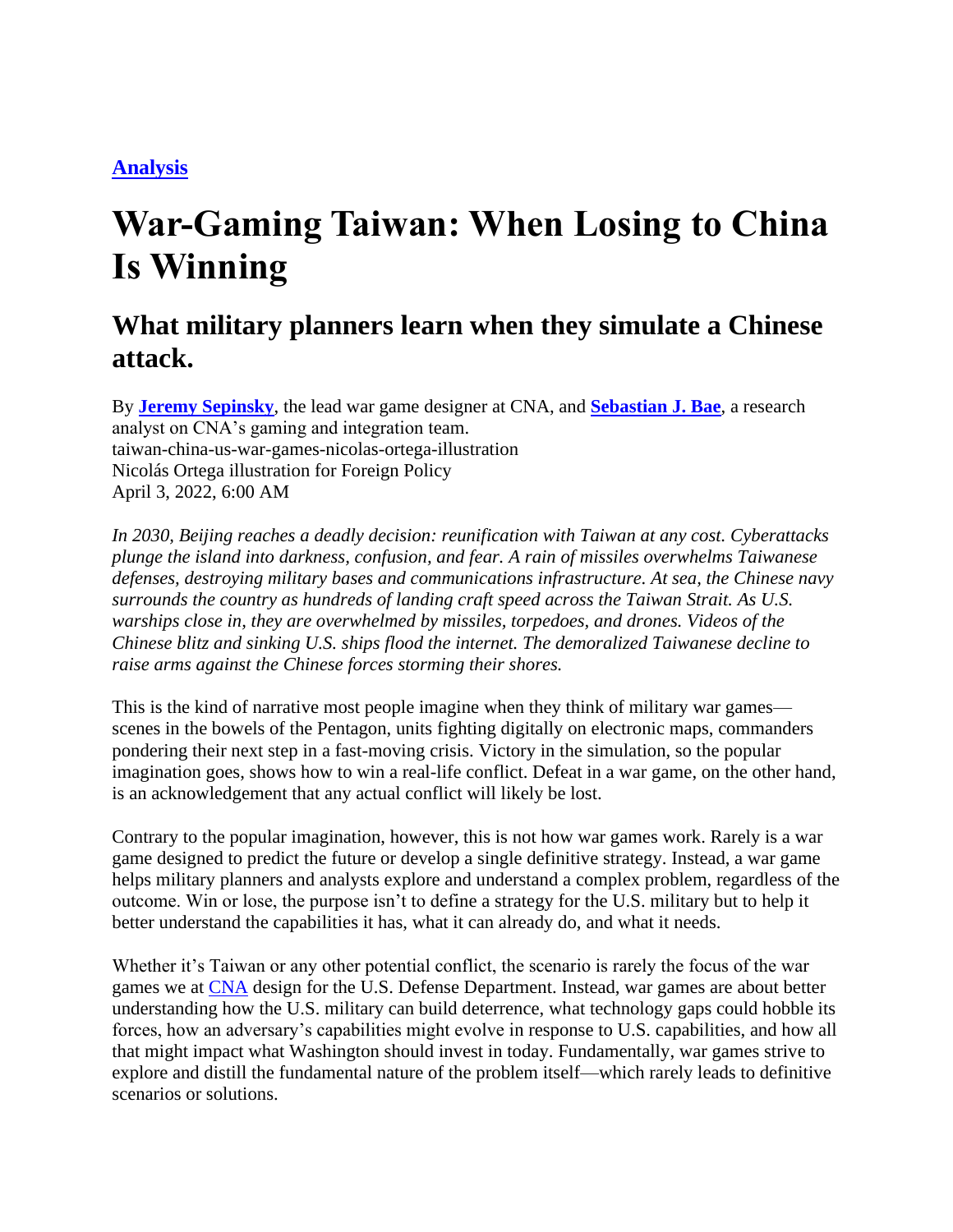In fact, using war games to craft a clear-cut strategy is impossible. Done right, war games are a plausible method of providing a brief and limited glimpse into a possible future—a single future in a multiverse of possibilities. Trying to imitate victory in a war game, on the other hand, means trying to align both sides' future decisions in a complex conflict with the scenario that played out during the game. Obviously, these decisions are numerous and mostly beyond one's control.

When military leaders are unwilling to accept failure, they drive the entire Defense Department toward stagnation and safe bets.

Trying to avoid the failures identified in a war game presents a much richer avenue to explore. Did the U.S. side fail because of logistics shortfalls? Was its demise due to a missing capability—or an incorrect assumption about the adversary? War games can be designed to focus on just a single aspect of a conflict, such as the U.S. Navy's deployment at the start of a Chinese attack on Taiwan, and to stress that aspect to the breaking point. Finding the conditions under which the U.S. side fails is invaluable, because it creates an opportunity to address a weakness. Success, on the other hand, makes it very hard to know where to invest and even harder to convince anyone the investment is worth making. Failure identifies the critical pieces that need attention, and the war game narrative highlights the cost of neglect. Through multiple iterations, a war game can steadily offer clarity on the way forward.

*In 2030, Beijing reaches a deadly decision: reunification with Taiwan at any cost. Cyberattacks plunge the island into darkness, confusion, and fear. A rain of missiles overwhelms Taiwanese defenses, destroying military bases and communications infrastructure. At sea, the Chinese navy surrounds the country as hundreds of landing craft speed across the Taiwan Strait. U.S. warships provide critical missile defense to threatened U.S. regional bases. Long-range bombers and guided missiles decimate the landing craft approaching Taiwan, giving the country a brief window to rally its defenses and gather strength against the remaining Chinese troops who reached their shores.*

For a war game to be useful, it's largely irrelevant which potential conflict is played out. The game might use a Chinese invasion of Taiwan as the backdrop—but only as a use case for the military forces being examined. The real takeaways aren't so much about victory or defeat in a particular conflict but about what's exposed along the way. Why did deterrence fail in the scenario? Which of the adversary's capabilities limited the United States' ability to project force? Fine-grained analysis of questions like these drives progress in the U.S. military and allows it to increase its tactical, operational, and strategic proficiency. It forces hard examinations of information sharing, command and control, processes and procedures, and even organizational structures. None of these things is really about a Taiwan conflict. But if the United States did go to war—over Taiwan, a Baltic state, or any other country—the answers to these questions would help it succeed.

In the words of U.S. Air Force Gen. John Hyten, the U.S. side "failed miserably" during a 2020 war game that [reportedly](https://www.defenseone.com/policy/2021/07/it-failed-miserably-after-wargaming-loss-joint-chiefs-are-overhauling-how-us-military-will-fight/184050/) involved a Chinese assault on Taiwan. (The exact scenario remains classified.) But that result wasn't the disaster it was made out to be by the press. Failure in a war game is a common feature, not a bug. Hyten's remark proved the game had been a success. "[W]e have to make sure that we fail, and we fail quickly, and we learn from our failures and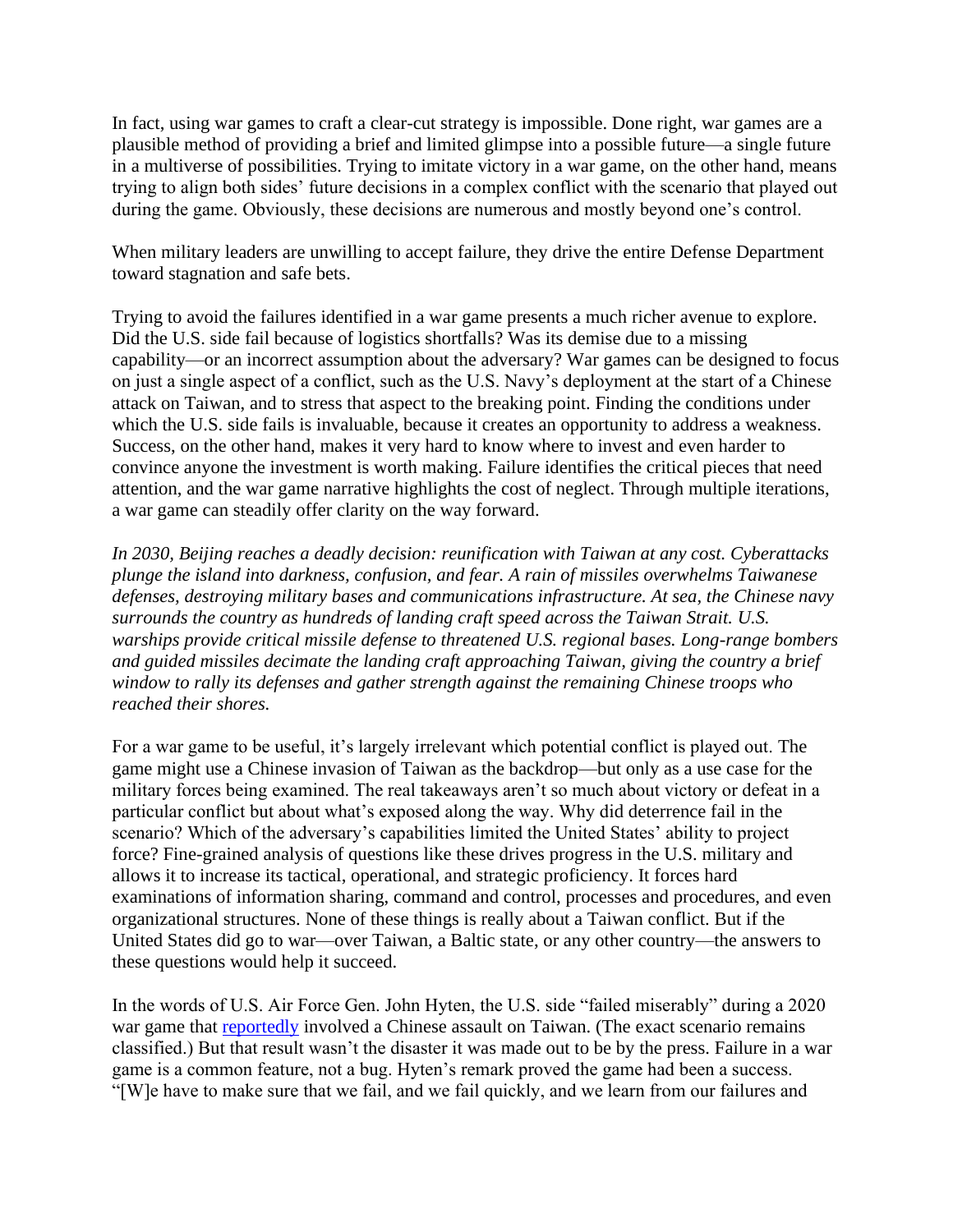move fast," he added in the same speech. When military leaders are unwilling to accept failure, they drive the entire Defense Department toward stagnation and safe bets, opening a window of opportunity for adversaries. The war game is a safe environment for failing fast—and learning to succeed[.](https://foreignpolicy.com/2022/02/28/taiwan-defense-ukraine-invasion/)

Western support for endangered democracies can only go so far.

*In 2030, Beijing reaches a deadly decision: reunification with Taiwan at any cost. Cyberattacks plunge the island into darkness, confusion, and fear. Equipped with U.S. capabilities, Taiwanese defenses stave off the initial wave of Chinese missiles. At sea, the Chinese navy is attacked by swarms of unmanned submarines. As hundreds of landing craft speed unprotected across the Taiwan Strait, they are decimated by this unseen force. Over successive weeks, U.S. warships escort a steady stream of reinforcements. Supported by sensors from U.S. Marines and Special Forces, sophisticated missiles launched by long-range bombers sink the remaining fleet approaching the island. Taiwan begins repairing its infrastructure, mobilizes its reserves, and hunkers down for a long standoff.*

The United States can certainly learn from winning a war game, but the lessons are usually narrow. What worked in a single war game has limited utility—it worked against a specific adversary making a specific set of decisions using a specific set of game rules that may or may not accurately reflect the world. Failure, on the other hand, doesn't require the game to be a perfect simulation. We often hear complaints from players that our war game rules make the adversary "10 feet tall." But it is better to stress U.S. forces more than to give the adversary too little credit and not stress U.S. forces enough. Stressing the capabilities of the U.S. forces to their breaking point from all sides allows analysts and researchers to identify vulnerabilities and what might be needed to fix them.

*In 2030, Beijing reaches a deadly decision: reunification with Taiwan at any cost. Cyberattacks plunge the military ports on the Chinese coast into darkness, confusion, and fear. Hundreds of landing craft, unable to load at the ports, wait for further orders. Most of the Chinese missiles targeting Taiwanese military installations are intercepted by defensive batteries. At sea, the Chinese navy falls prey to advanced mobile mines and hypersonic missiles. U.S. warships lead regional allies and partners in shuttling critical munitions, supplies, and capabilities to the island. Although damaged, Taiwan's infrastructure succeeds in rapidly transporting troops and supplies to defensive positions, readying the nation to repel the next wave.* 

There are many reasons why none of these narratives will come to pass. All it takes is one decision to shift the entire story. And in any war game—not to mention in real-life conflict there are an untold number of decisions. Just as war games aren't about victory or defeat, they're also not critically determined by the so-called road to war, the initial circumstances that drive the game's conflict. Instead, the dynamic heart of a war game is the way the players leverage and adapt current military doctrine, strategy, and capabilities—and apply them to the problems they face. Did predictable actions yield predictable results? Were there moments of insight or flashes of inspiration when players improvised? Novel decisions lead to new experiences, and new experiences can identify doors that lead to different and better outcomes.